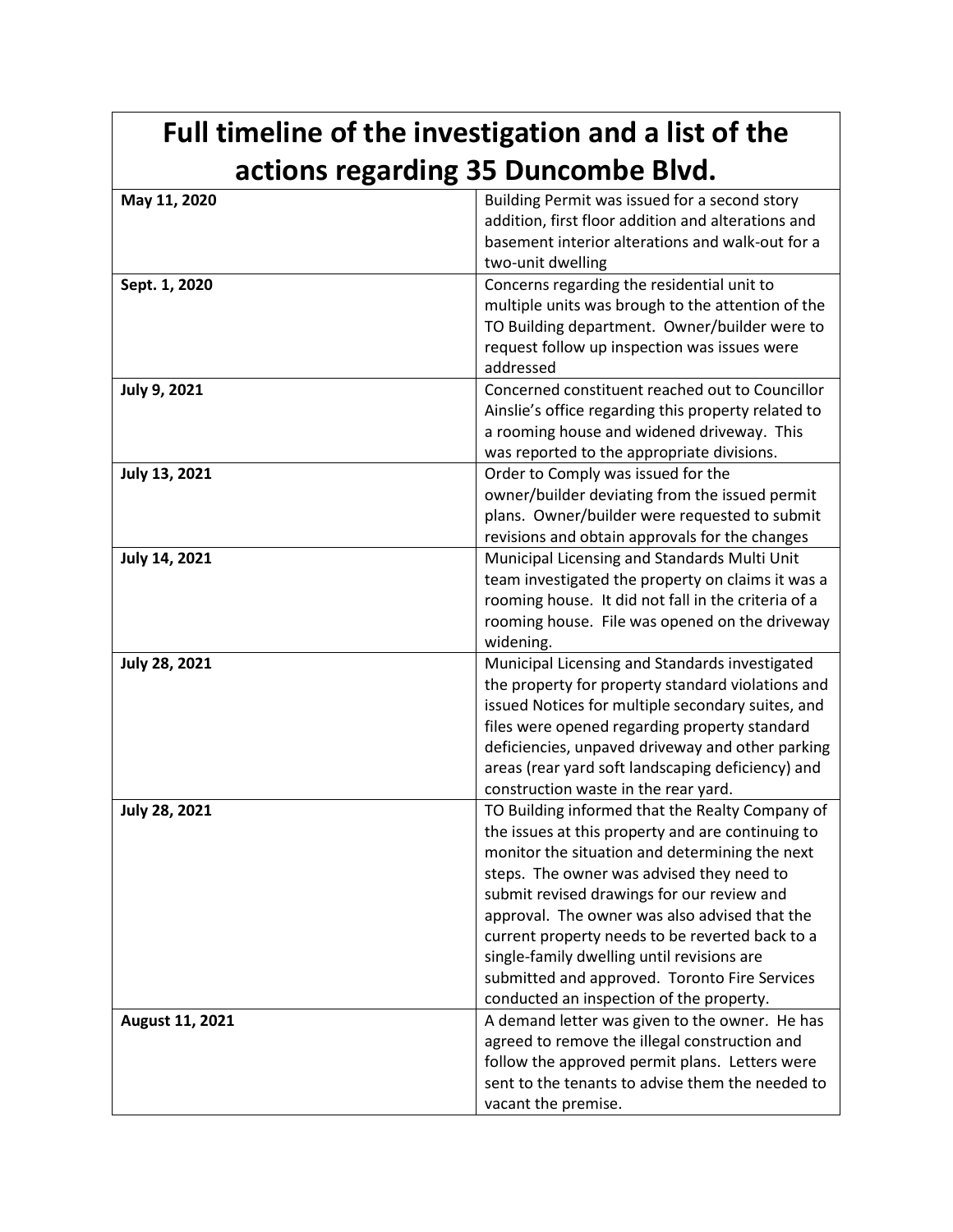| August 19, 2021    | MLS inform that they attended the property,                                                    |
|--------------------|------------------------------------------------------------------------------------------------|
|                    | construction materials were removed from the                                                   |
|                    | property and that file was closed. Owner                                                       |
|                    | informed that once the tenants vacate the 3rd                                                  |
|                    | unit will be removed and that several of the items                                             |
|                    | on the Order to Comply specific to the exterior of                                             |
|                    | the building have been completed with the                                                      |
|                    | remaining once the tenancy is removed. MLS                                                     |
|                    | noted a commercial vehicle on the property and                                                 |
|                    | issued a Notice of Violation and advised the                                                   |
|                    | owner to ensure that the hard surfaces in the                                                  |
|                    | rear yard are removed maintaining 50% of the                                                   |
|                    | rear yard as soft landscaping. The driveway                                                    |
|                    | leading to the rear yard and two parking spots                                                 |
|                    | were to be paved by end of month. MLS also                                                     |
|                    | noted that there is no house number on the                                                     |
|                    | building and has issued an Order to Comply to                                                  |
|                    | ensure house numbers are properly affixed.                                                     |
| August 24, 2021    | MLS informs that the driveway in the front yard                                                |
|                    | does not appear to be newly widened. The soft                                                  |
|                    | landscaping requirements in the front yard are                                                 |
|                    | maintained. The survey that was provided as part                                               |
|                    | of the building permit plans also appears to show                                              |
|                    | the same width of driveway.                                                                    |
| September 3, 2021  | TO Building confirm that the removal of the                                                    |
|                    | garage was not part of the permitted plans and                                                 |
|                    | that the owner had until September 7 <sup>th</sup> to submit                                   |
|                    | revisions or restore the property.                                                             |
| September 9, 2021  | TO Building confirm hat the owner has informed                                                 |
|                    |                                                                                                |
|                    | that he is working with his designer on the                                                    |
|                    | revisions                                                                                      |
| September 10, 2021 | MLS inform that the owner requested additional                                                 |
|                    | time to pave the driveway and handrails and                                                    |
|                    | house number have been added to the                                                            |
|                    | exterior. The rear yard landscaping would be                                                   |
|                    | done once the driveway was paved. The                                                          |
|                    | commercial vehicle was still on site and owner                                                 |
|                    | advised it would be removed in a few days. They                                                |
|                    | inspected of interior dwelling conducted. 3 self-                                              |
|                    | contained units remain on main floor with one                                                  |
|                    | unit remaining empty. Tenants scheduled to                                                     |
|                    | move out on September 12th. Once tenants have                                                  |
|                    | vacated owner will remove stove and cap                                                        |
|                    | electrical outlets in both units. Owner will advise                                            |
|                    | once work completed for a final inspection. One<br>rental unit will remain which is permitted. |